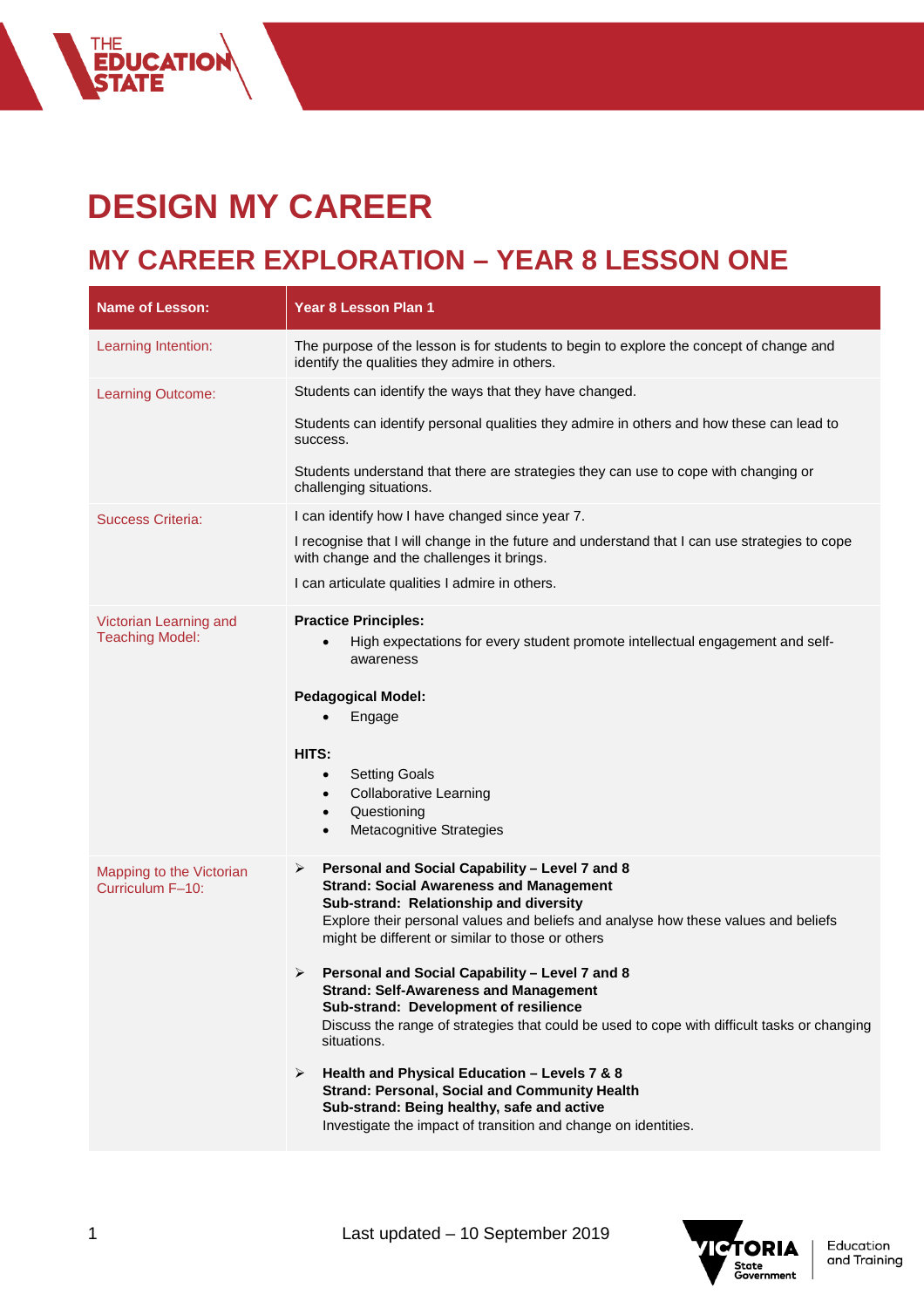



g) What do you believe are their strengths?

**CATIO**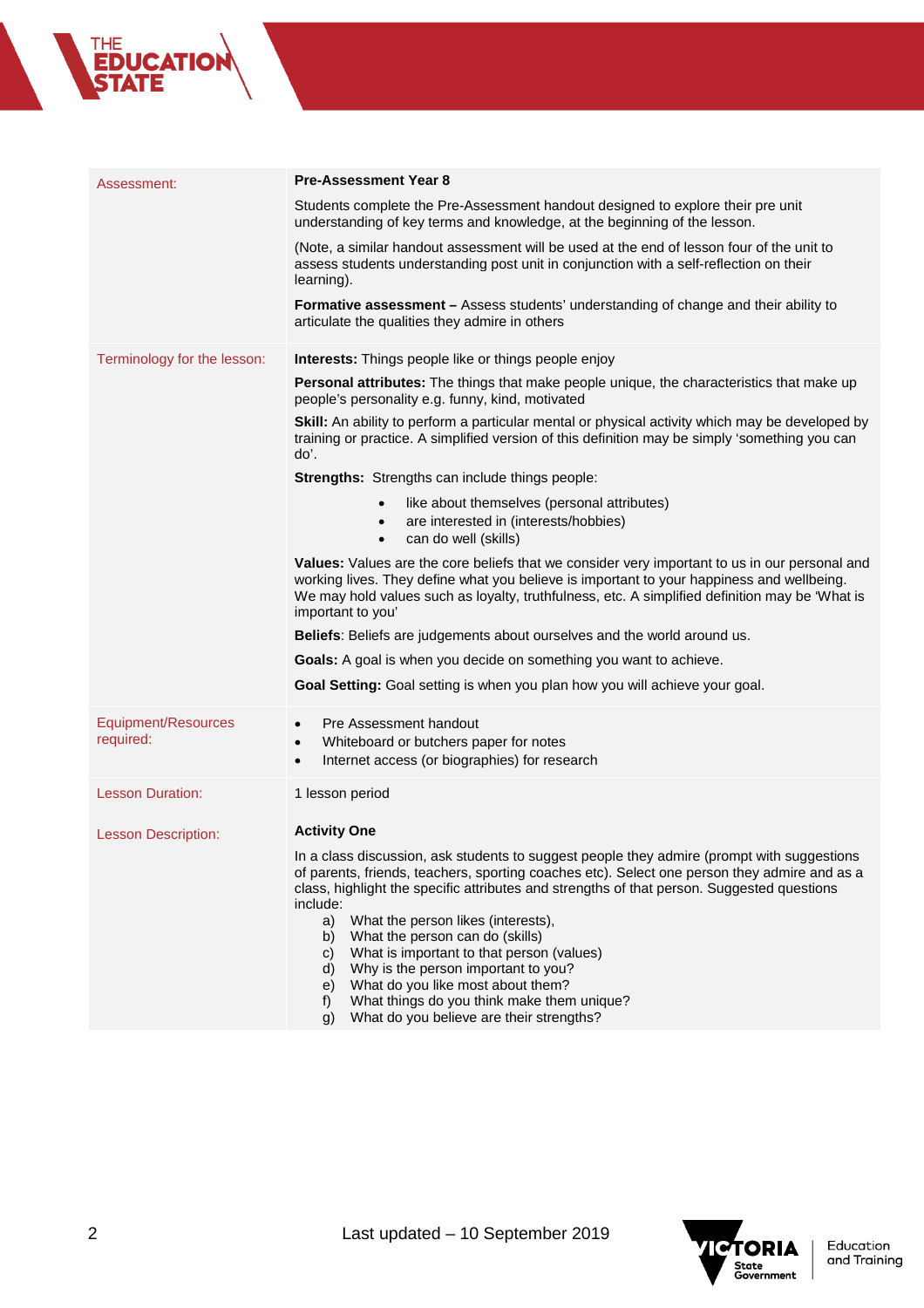|                              | <b>Activity Two</b>                                                                                                                                                                                                                                                                                                                                                                                                                                                                                                                                                                                                                                                                                    |
|------------------------------|--------------------------------------------------------------------------------------------------------------------------------------------------------------------------------------------------------------------------------------------------------------------------------------------------------------------------------------------------------------------------------------------------------------------------------------------------------------------------------------------------------------------------------------------------------------------------------------------------------------------------------------------------------------------------------------------------------|
|                              | As a class explore the person's life, including their achievements and the challenges they<br>have experienced to prompt a discussion about change and growth. Discuss with students<br>change is not necessarily negative and that there are strategies and ways to cope with<br>change. Explore how certain personal attributes, skills and strengths mentioned above<br>supported the change and growth. Suggested questions include:<br>What challenges have they experienced in their lives? How did they overcome<br>a)<br>them?<br>What do you think they learned from those challenges?<br>b)<br>What things have they achieved in their life?<br>C)<br>What have you learned from them?<br>d) |
|                              | <b>Activity Three</b>                                                                                                                                                                                                                                                                                                                                                                                                                                                                                                                                                                                                                                                                                  |
|                              | Ask students to choose someone they admire. It does not have to be someone they know,<br>and ask them to research the person to answer the questions above. Ask students to develop<br>a timeline of that person's life and include major achievements/challenges to highlight growth.<br>Time permitting students can display their information as a poster, multimedia presentation or<br>written report about their person.                                                                                                                                                                                                                                                                         |
|                              | As a class, students can share who their person is and why they admire them, identifying<br>what qualities they believe led them to be successful and the ways that person changed<br>throughout their life.                                                                                                                                                                                                                                                                                                                                                                                                                                                                                           |
| Differentiation:             | <b>Support</b><br>Vulnerable students may require additional support to identify a role model in their lives.<br>Work one-on-one or in a small group to focus on identifying positive people (real or fictional)<br>in their lives.                                                                                                                                                                                                                                                                                                                                                                                                                                                                    |
|                              | <b>Extend</b>                                                                                                                                                                                                                                                                                                                                                                                                                                                                                                                                                                                                                                                                                          |
|                              | Students could identify the ways that they could apply what they have learned about the<br>person to their own lives. For example, if a student has identified that the person they admire<br>displayed persistence in achieving goals, they could focus on persistence in their lives.                                                                                                                                                                                                                                                                                                                                                                                                                |
| <b>Teacher Notes:</b>        | NOTE - For teachers utilising these lessons from 2020 onwards the Favourite Things (or<br>Class Bingo alternative) activities (Year 7 Lesson Plan 1) should be conducted before the<br>'Who I Admire' Activity. A shorter version of this lesson can be conducted where students<br>complete the handout and compare the similarities and differences from Year 7.                                                                                                                                                                                                                                                                                                                                     |
|                              | Students who have not completed the Favourite Things should reflect on the things that have<br>changed since year 7 or complete the activity for the first time and discuss what they<br>discover. Adjust timing of the activity to suit the inclusion of the activity above.                                                                                                                                                                                                                                                                                                                                                                                                                          |
| <b>Alternative Activity:</b> | 'Using Strengths' activity - Approx. 30 minutes                                                                                                                                                                                                                                                                                                                                                                                                                                                                                                                                                                                                                                                        |
|                              | This activity can be found in Resilience, Rights and Respectful Relationships Level 7-8 (page<br>$23-25$ ).                                                                                                                                                                                                                                                                                                                                                                                                                                                                                                                                                                                            |
|                              | https://fuse.education.vic.gov.au/Resource/LandingPage?ObjectId=2cb0472f-c903-4c2d-<br>a053-a330df31eefe&SearchScope=All                                                                                                                                                                                                                                                                                                                                                                                                                                                                                                                                                                               |
| Parent/Carer Participation:  | Students should be encouraged to discuss their 'Who I admire' activity with their<br>parents/carers.                                                                                                                                                                                                                                                                                                                                                                                                                                                                                                                                                                                                   |
| References/Resources/Links   | My Favourite Things activity has been adapted and used with permission from "Hope<br>$\bullet$<br>Filled Engagement - new possibilities in life/career counselling" Gray Poehnell, Norman<br>E. Amundson (2011)<br>Career Education Association of Victoria - Year 8 Career Education: Exploring Careers,<br>$\bullet$<br>2015<br>Career Education Association of Victoria - Career Planning: My Career Capabilities,<br>$\bullet$<br>2015                                                                                                                                                                                                                                                             |